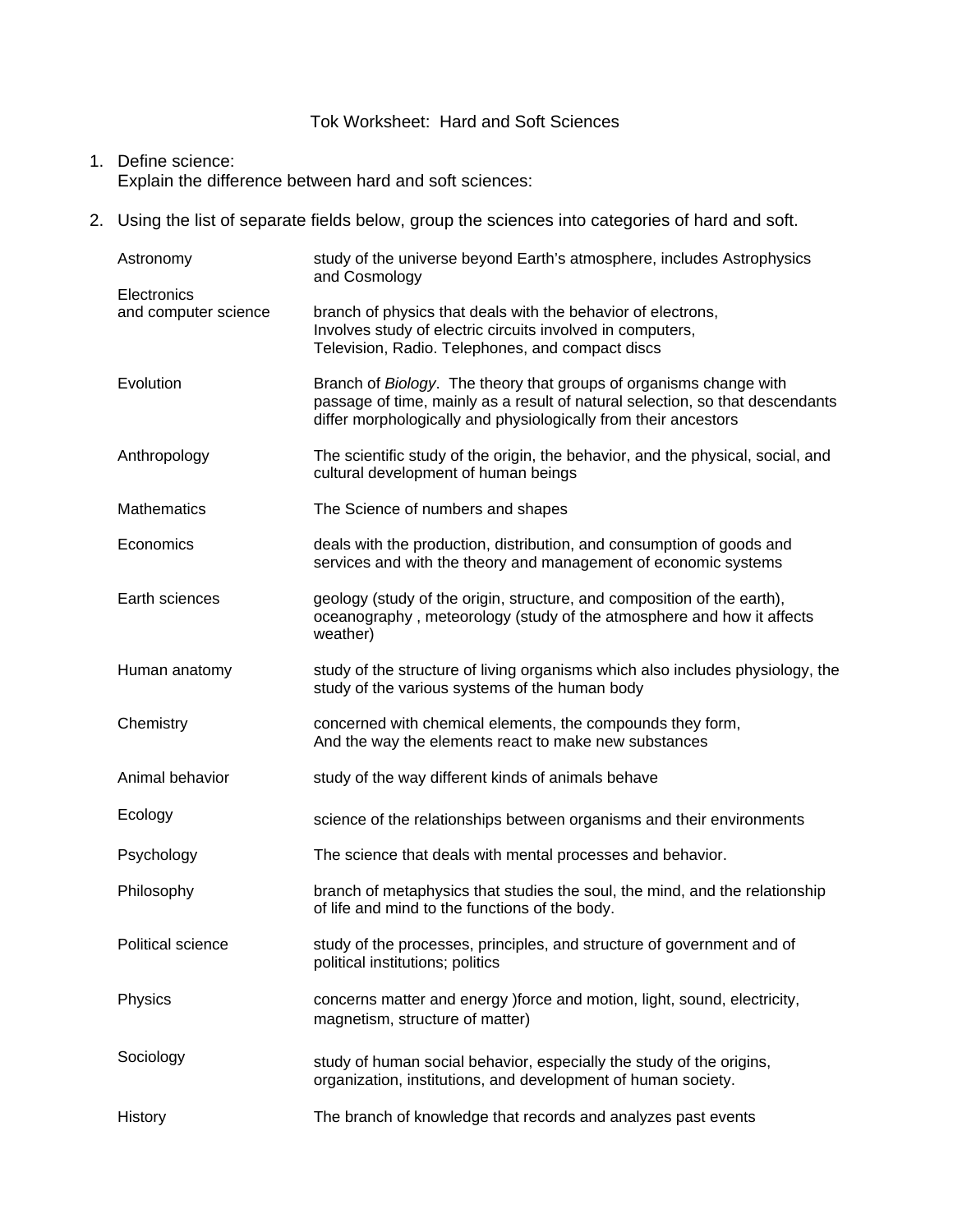| <b>Hard Sciences</b> | <b>Soft Sciences</b>                                                                                                                                                                           |
|----------------------|------------------------------------------------------------------------------------------------------------------------------------------------------------------------------------------------|
| <b>Biology</b>       | The science of life and of living organisms, including their structure, function,<br>growth, origin, evolution, and distribution. It includes botany and zoology<br>and all their subdivisions |
| Linguistics          | study of the nature and structure of human speech                                                                                                                                              |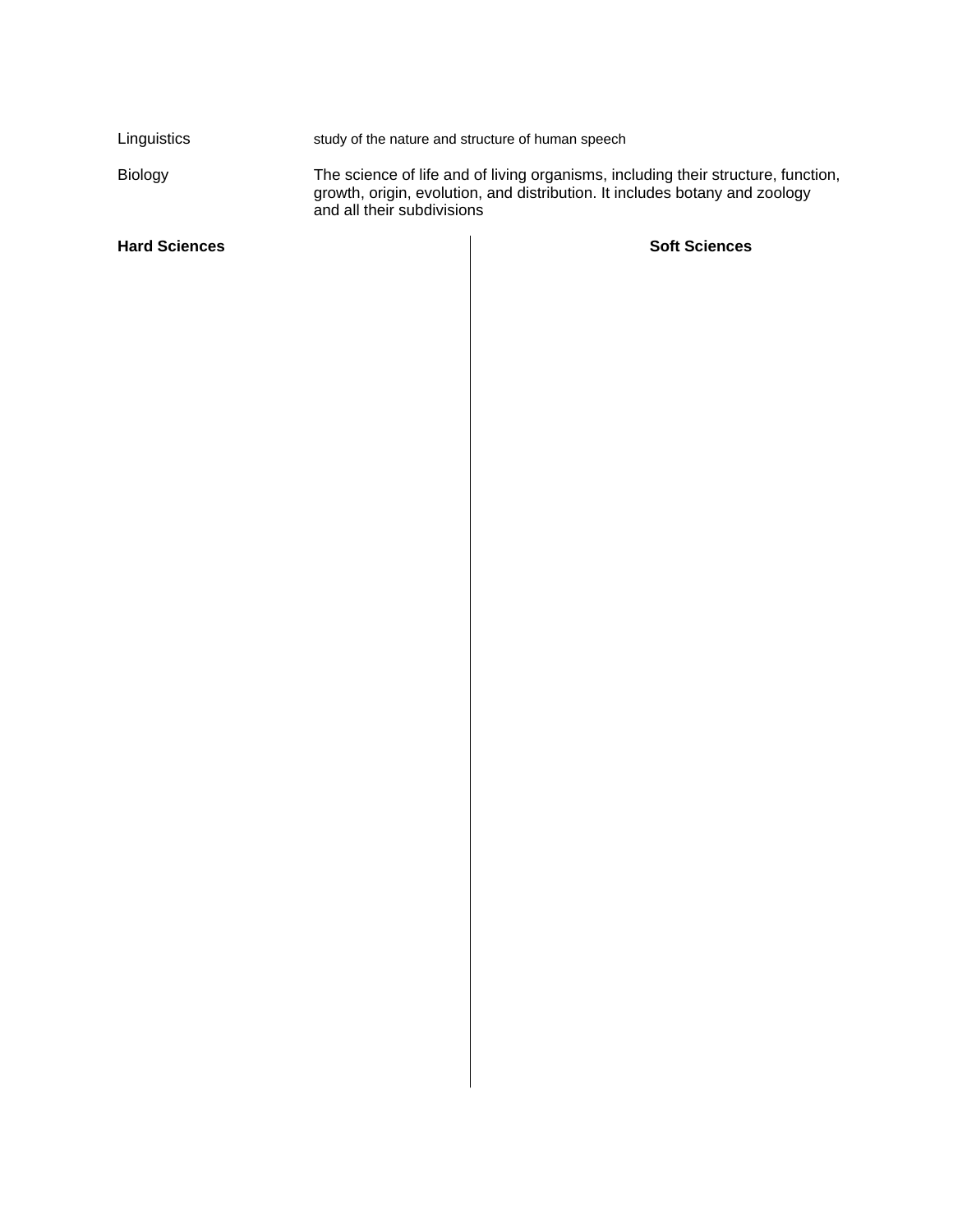Provide specific examples of problems with adapting the social sciences to the twelve specific claims of Natural Science Make sure to vary the fields used from the list on the preceding page

#### **Natural Science Social Science**

- 1. hypothesis is verified by experiment
- 2. Can repeat experiments to verify hypothesis Predictions are not upset by outside variables
- 3. Can isolate what hypothesis applies to.
- 4. Scientists can predict- i.e. solar eclipse
- 5. Hypothesis can be stated with precision And universality
- 6. Can verify hypothesis by observation
- 7. Raw material can be measured with precision
- 8. Phenomena may be studied without regard To their past
- 9. Scientist is objective-no relationship with his past
- 10. Natural scientist indifferent to subject matter
- 11. Facts dealt with can be unambiguously isolated
- 12. There is objective reality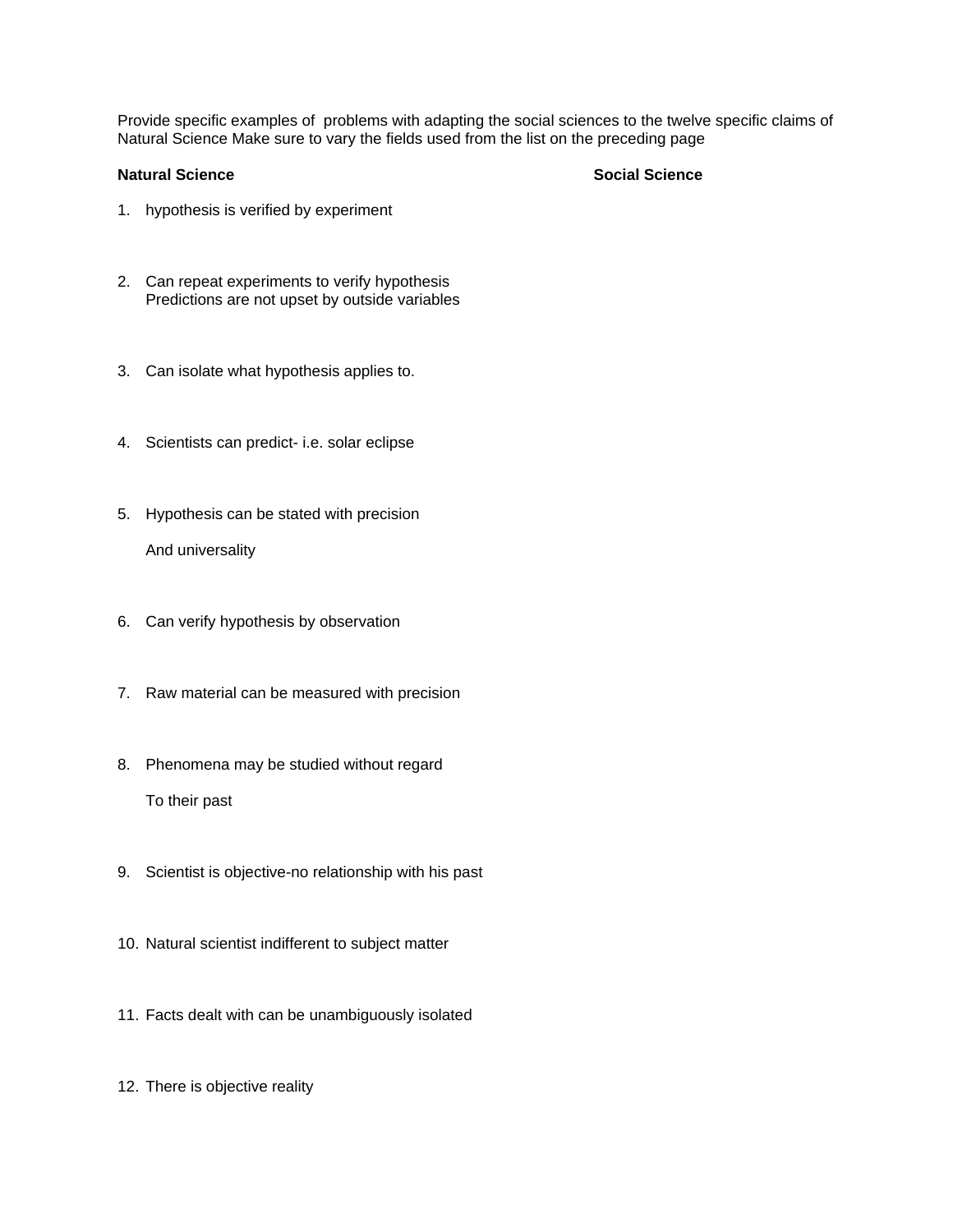**Science** (Latin *scientia,* from *scire,* "to know"), term used to denote systematized knowledge in any field, but applied usually to the organization of objectively verifiable sense experience. The pursuit of knowledge in this context is known as pure science, to distinguish it from applied science, which is the search for practical uses of scientific knowledge, and from technology, through which applications are realized.

#### **Origins of Science**

Efforts to systematize knowledge can be traced to prehistoric times. The oldest written records of protoscientific investigations come from Mesopotamian cultures; lists of astronomical observations, chemical substances, and disease symptoms, as well as a variety of mathematical tables, were inscribed in cuneiform characters on clay tablets. Ancient papyrus documents have been discovered in the Nile Valley, containing information on the treatment of wounds, on the distribution of bread and beer, and on finding the volume of a portion of a pyramid.

#### **Rise of Scientific Theory**

Among the first Greek scholars to seek the fundamental causes of natural phenomena was the philosopher Thales, in the 6th century BC. The mathematician and philosopher Pythagoras established a movement in which mathematics became a discipline fundamental to scientific investigation. At the Academy of Plato, deductive reasoning (*see* Deduction) and mathematical representation were emphasized; at the Lyceum of Aristotle, inductive reasoning and qualitative description were stressed. The interplay between these two approaches to science has led to most subsequent advances (*see* Logic).

During the so-called Hellenistic Age, foundations were laid for mechanics and hydrostatics, botany, trigonometry, and anatomy and physiology. In the 2nd century AD the *geocentric* (earth-centered) system, advanced by the astronomer Ptolemy, and the medical works of the physician and philosopher Galen became standard scientific treatises.

#### **Medieval and Renaissance Science**

During the 13th century, Chinese innovations led to European processes for manufacturing paper and gunpowder, and the use of printing and the mariner's compass. In 1543 the Polish astronomer Nicolaus Copernicus revolutionized astronomy, and Belgian anatomist Andreas Vesalius corrected and modernized the anatomical teachings of Galen. Vesalius's work led to the discovery of the circulation of the blood.

### **Modern Science**

Italian physicist and astronomer Galileo led the development of modern scientific methods by systematic verification through planned experiments, using new instruments such as the telescope, the microscope, and the thermometer. In 1687 English mathematician and physicist Isaac Newton published his universal law of gravitation. The invention of calculus led to today's sophisticated level of science and mathematics.

Confidence in the scientific attitude inspired the so-called Age of Enlightenment. Scientific developments during the 18th century paved the way for some broad generalizations in science, including the atomic theory of matter, theories of electromagnetism, and the law of the conservation of energy (*see* Electromagnetic Radiation; Energy; Thermodynamics). Charles Darwin put forth evolution, the most comprehensive biological theory of the time. But as biology became more firmly based, physics was shaken by the consequences of quantum theory and relativity.

### **Scientific Communication**

Throughout history, scientific knowledge has been transmitted chiefly through written documents. Since the Renaissance (14th century to 17th century) the fostering of scientific activity has been shared by universities and scientific societies. Governmental support of science led to the founding of the Royal Society of London (1662) and the Académie des Sciences de Paris (1666). During the 18th century academies of science, many of which publish journals, were established by other leading nations. Since the late 19th century, communication among scientists has been facilitated by the establishment of international organizations. The unions hold international congresses every few years, the transactions of which are usually published. Numerous major industrial firms also have research departments, some of which regularly publish accounts of their work.